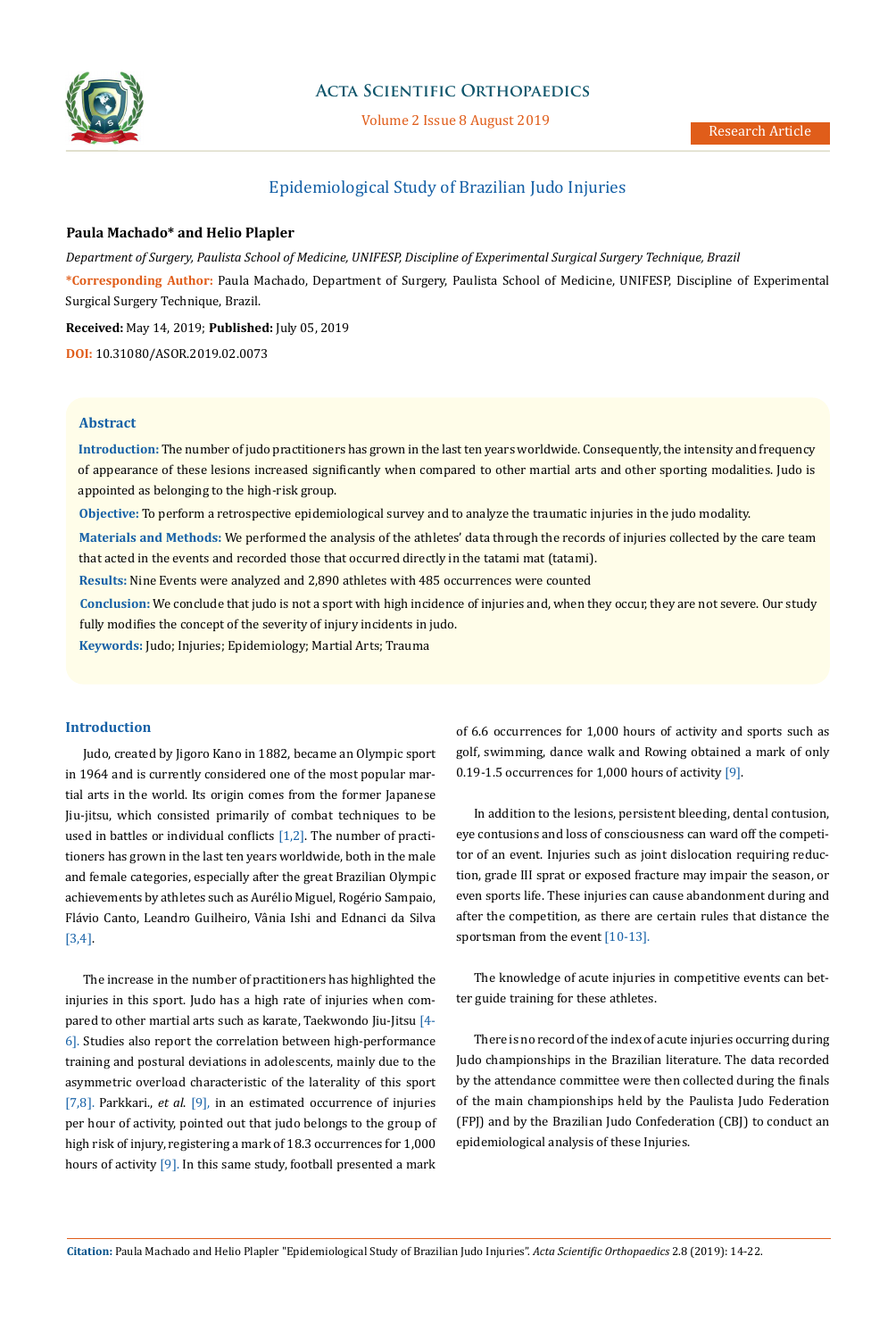The objective of this study was to conduct a retrospective epidemiological survey of the lesions documented during judo competitions.

#### **Method**

The study was approved by the Research Ethics Committee of the Paulista School of Medicine under Number 1553/09. The data recording of the seven championships of the São Paulo Judo Federation (FPJ) and the Brazilian Judo Confederation (CBJ) was used. The collected data generated the "incident report" from the Medical department's board of Directors. Those who attended the championships had prior medical release and were considered fit to fight.

We analyzed the records of injuries of athletes of both sexes, aged between 5 and 48 years, of various weights, in the amateur, experienced and high-level categories. According to the rules of the FPJ/CBJ and the event, all participants should present at least one year of training at the various undergraduate levels. The study participants were those who suffered some kind of traumatic injury during the fight or sought care in the interval periods and were attended by the team of rescuers of the event. Also included were those who needed removal to the hospital unit.

During The championships, only those athletes who presented injury during the fight and all the athletes who sought care in the period between fights with complaints of previous injuries and post-fight were attended.

To define the different levels of data analysis, the results were defined as:

- 1. Age record or dispute category (CD): All championships are defined by the age of athletes according to sport rules. In this study we only distribute the participants by age, they are: adults older than 17 years and juvenile younger than 17 years. In this we exclude the Open Championship by tracks;
- 2. Open Championship by tracks (CAPF): We performed an independent analysis of this championship, because the same had no age limits.

The classification of the types of lesions provided by Arriza [13] and Fetto [11] was used and the definition of the severity degree of the lesion followed the classification of Fetto [11] and Simões [12] (Table 1). The lesion site initially followed the study of Barsottini [4] and Halabchi [14], and subsequently modified to adapt to subsites (table 1).

|                                                                                                                                                 | 15                                                             |
|-------------------------------------------------------------------------------------------------------------------------------------------------|----------------------------------------------------------------|
| Classification of injury Types [12,13]                                                                                                          | Classification of injury<br>Grade [12,13]                      |
| Grade III concussion; Grade III Sprat;<br>Open fracture; Ocular injury; Visceral<br>lesions; Hemorrhages and dislocation<br>requiring reduction | Serious                                                        |
| Grade II concussion; Ocular contusion;<br>Crisis Grade II Sprat; Closed fracture;<br>Grade II laceration, epistaxis and Den-<br>tal injury      | Moderate                                                       |
| Abrasion Fingernail avulsion; Bubble<br><b>Callus Cramp Contusion Distension</b><br>Grade I laceration: Tendinitis and<br>Subluxation           | Slight                                                         |
|                                                                                                                                                 |                                                                |
| Lesion site According to the authors<br>who studied $[4,14]$                                                                                    | Sublocal $[4,14]$                                              |
| Region                                                                                                                                          | Right and left                                                 |
| Head, Face and neck (CFP)                                                                                                                       | Face, nose, eyes, lip,<br>skull, Cervical region               |
| Trunk and Genitalia (TG)                                                                                                                        | Abdomen, thorax,<br>coasts, genitalia, groin                   |
| Upper Limbs (MMSS)                                                                                                                              | Shoulder, arm, elbow,<br>forearm, wrist, hand,<br>hand fingers |
| Lower Limbs (MMII)                                                                                                                              | Hip, thigh, knee, leg,<br>ankle, foot, toes                    |

**Table 1:** Classification of the types of lesions according to Fetto [11] and Arriza [13] and the degree of injury according to Fetto [11] and Simões [12] and lesion site according to Barsottini [4] and Halabchi [14].

Statistical analysis was performed using Fisher's exact test, with a significance limit of 0.05 or 5%.

#### **Results**

2890 athletes participated in the nine championships. 485 visits and 486 lesions were recorded.

#### **General**

The analysis of the results found in relation to the number of participants per championship, record of occurrence and distribution by age are described in table 2.

485 occurrences were recorded. The general analysis of these consultations regarding age can be seen in table 3.

The results found analyzing the types of lesions, degree of injury, specific region of the body and side of the lesion in relation to age are described in table 4.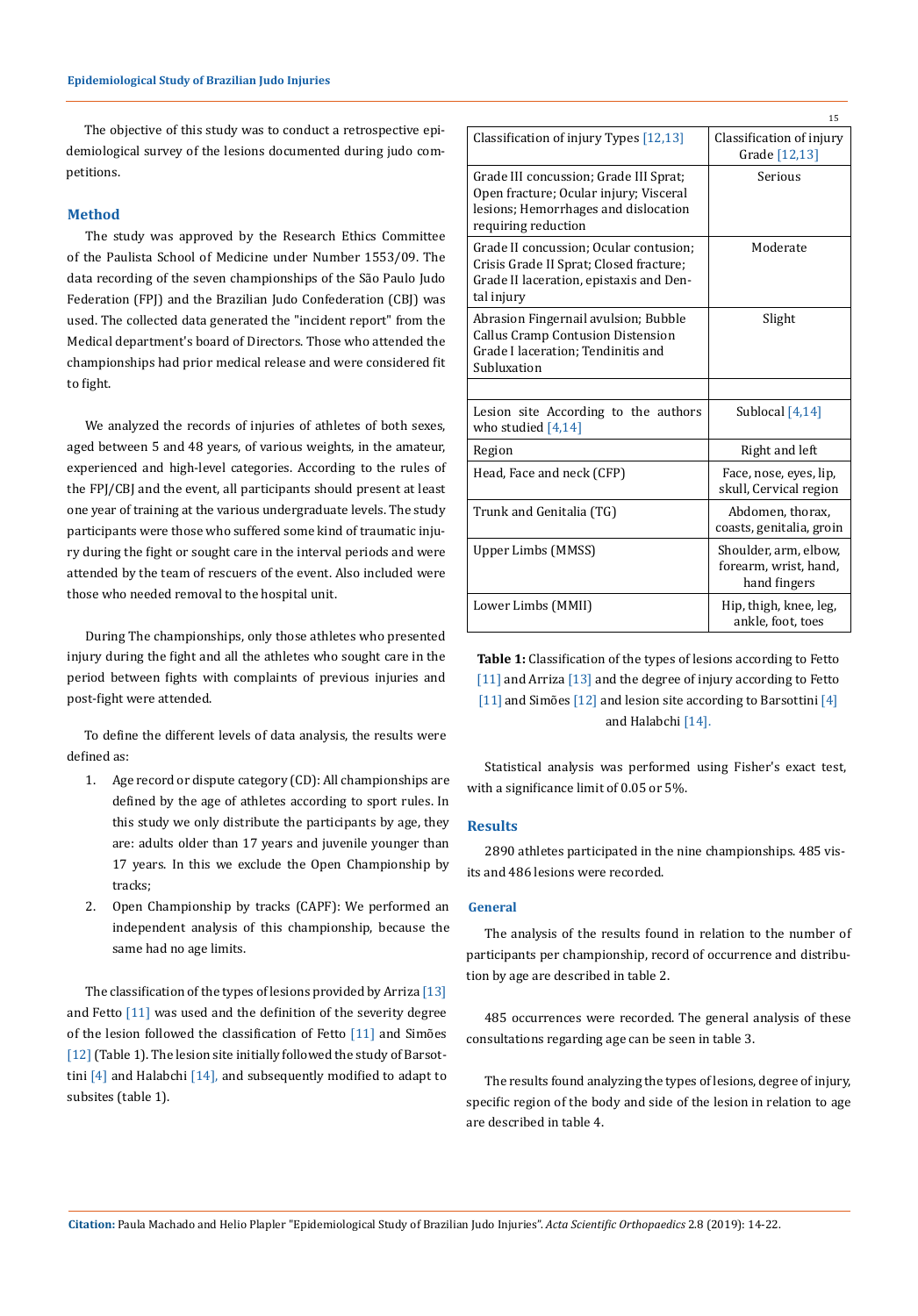### **Epidemiological Study of Brazilian Judo Injuries**

|                                               | Nº participants. | Nº first aid care.   |
|-----------------------------------------------|------------------|----------------------|
| Youth                                         | 1970             | 284 (14,4%)          |
| Adult                                         | 720              | 151 (21,0%)          |
| Absolute (CAF)                                | 200              | 50 (25,0%)           |
|                                               |                  | $No$ first aid care. |
| Youth                                         |                  | 284                  |
| Adult                                         |                  | 151                  |
| Absolute (CAF)                                |                  | 50                   |
| * Fisher's exact test,<br>p-value difference. |                  |                      |

**Table 2:** Overall result of the injuries recorded.

|                                                  | General          | <b>Adult</b>   | Youth          | <b>P-Value</b> |
|--------------------------------------------------|------------------|----------------|----------------|----------------|
|                                                  | 485<br>$(100\%)$ | 151<br>(34,7%) | 284<br>(65,3%) |                |
| Degree of injury                                 | General          | Adult          | Youth          | <b>P-Value</b> |
| Take                                             | 67,2%<br>(326)   | 78,1%<br>(118) | 62,0%<br>(176) | 0.185          |
| Moderate                                         | 27,8%<br>(135)   | 16,6%<br>(25)  | 32,4%<br>(92)  | $p=0,001$      |
| Serious                                          | 4,9%<br>(24)     | $5,3\%$ (8)    | 5,6%<br>(16)   | 0,185          |
| * Fisher's exact<br>test, p-value<br>difference. |                  |                |                |                |

**Table 3:** Result of the general analysis of care regarding age and degree of injury.

| <b>Type of injury</b> | General        | <b>Adult</b>  | <b>Youth</b>   | <b>P-Value</b> |
|-----------------------|----------------|---------------|----------------|----------------|
| Bruise                | 40,5%<br>(197) | 44,7%<br>(68) | 40,1%<br>(114) | 0,361          |
| Laceration            | 16,3%<br>(79)  | 19,7%<br>(30) | 16,9%<br>(48)  | 0,512          |
| Abrasion              | 11,9%<br>(58)  | 9,9%<br>(15)  | 12,0%<br>(34)  | 0,633          |
| Sprain                | 9,1%<br>(44)   | 7,9%<br>(12)  | 7,4%<br>(21)   | 0,851          |
| Concussion            | 5.1%<br>(25)   | 2,6%<br>(4)   | 5.6%<br>(16)   | 0,229          |
| Nail avulsion         | 4,1%<br>(20)   | 4,6%<br>(7)   | 3,2%<br>(9)    | 0,437          |
| Dislocation           | 3.5%<br>(17)   | 4,6%<br>(7)   | 3,5%<br>(10)   | 0,608          |
| Distention            | 3,1%<br>(15)   | 2,0%<br>(3)   | 3,9%<br>(11)   | 0,396          |
| Epistaxis             | $1,6\%$ (8)    | 0,0%<br>(0)   | 2,8%<br>(8)    | 0,055          |
| Fainting              | $1,2\%$ (6)    | 1,3%<br>(2)   | 1,1%<br>(3)    | 1,000          |

| Cramp                  | 1,0% (5)       | 0,7%<br>(1)   | 1,4%<br>(4)    | 0,662         |
|------------------------|----------------|---------------|----------------|---------------|
| Fracture               | 1,0% (5)       | 0,7%<br>(1)   | 1,4%<br>(4)    | 0,662         |
| Subluxation            | 1,0% (5)       | 1,3%<br>(2)   | 0,7%<br>(2)    | 0,613         |
| <b>Bleeding Bubble</b> | $0,2\%(1)$     | 0,4%<br>(1)   | 0,0%<br>(0)    | 0,472         |
| Tendinitis             | $0,2\%(1)$     | 0,4%<br>(1)   | 0,0%<br>(0)    | 0,472         |
| <b>Injury site</b>     | General        | <b>Adult</b>  | Youth          | P-Value       |
| CFP                    | 26,0%<br>(125) | 22,1%<br>(33) | 29,0%<br>(82)  | 0,138         |
| TG                     | 4,7% (7)       | 4,7%<br>(7)   | 10,2%<br>(29)  | 0,066         |
| <b>MMSS</b>            | 46,6%<br>(224) | 56,4%<br>(84) | 42,8%<br>(121) | $*_{p=0,008}$ |
| MMII                   | 18,9%<br>(91)  | 16,8%<br>(25) | 18,0%<br>(51)  | 0,792         |
| <b>CFP</b>             | General        | <b>Adult</b>  | Youth          | P-Value       |
| Face                   | 19,2%<br>(24)  | 30,3%<br>(10) | 17,1%<br>(14)  | 0,123         |
| Nose                   | 10,4%<br>(13)  | 0,0%<br>(0)   | 13,4%<br>(11)  | $*_{p=0,032}$ |
| Eyes                   | $2,4\%$ $(3)$  | 3,0%<br>(1)   | 1,2%<br>(1)    | 0,493         |
| Lip                    | 38,4%<br>(48)  | 36,4%<br>(12) | 41,5%<br>(34)  | 0,677         |
| Skull                  | 22,4%<br>(28)  | 18,2%<br>(6)  | 20,7%<br>(17)  | 1,000         |
| Cervical Region        | 7,2% (9)       | 12,1%<br>(4)  | 6,1%<br>(5)    | 0,276         |
| TG                     | General        | <b>Adult</b>  | Youth          | P-Value       |
| Abdomen                | 12,2%<br>(5)   | 0,0%<br>(0)   | 17,2%<br>(5)   | 0,059         |
| Chest                  | 51,2%<br>(21)  | 57,1%<br>(4)  | 48,3%<br>(14)  | 1,000         |
| Coasts                 | 29,3%<br>(12)  | 42,9%<br>(3)  | 27,6%<br>(8)   | 0,650         |
| Genitalia              | 4,9% (2)       | 0,0%<br>(0)   | 6,9%<br>(2)    | 1,000         |
| Groin                  | 2,4%(1)        | 0,8%<br>(1)   | 0,0%<br>(0)    | 1,000         |
| <b>MMSS</b>            | General        | Adult         | Youth          | P-Value       |
| Shoulder               | 29,8%<br>(67)  | 36,9%<br>(31) | 23,8%<br>(29)  | $*_{p=0,044}$ |
| Arm                    | $0,4\%(1)$     | 0,0%<br>(0)   | 0,8%<br>(1)    | 1,000         |
| Elbow                  | 27,1%<br>(61)  | 17,9%<br>(15) | 33,6%<br>(41)  | $*_{p=0,016}$ |
| Forearm                | $0,4\%$ $(1)$  | 0,0%<br>(0)   | 0,8%<br>(1)    | 1,000         |

**Citation:** Paula Machado and Helio Plapler "Epidemiological Study of Brazilian Judo Injuries". *Acta Scientific Orthopaedics* 2.8 (2019): 14-22.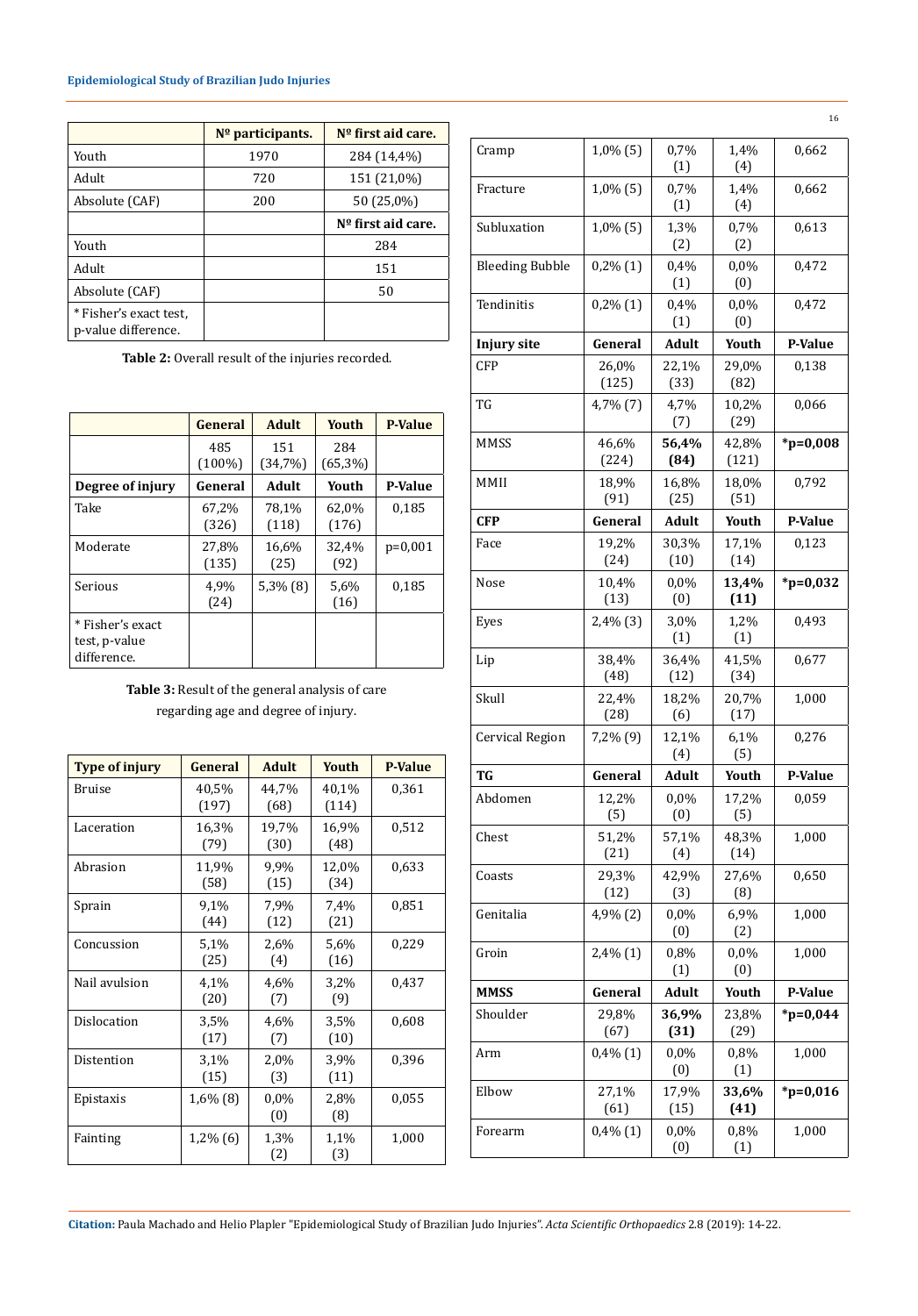| Handle                                           | 4,4%<br>(10)   | 7,1%<br>(6)   | 3,3%<br>(4)    | 0,322          |
|--------------------------------------------------|----------------|---------------|----------------|----------------|
| Hand                                             | $3,1\%$ $(7)$  | 2,4%<br>(2)   | 4,1%<br>(5)    | 0,703          |
| <b>Hand Fingers</b>                              | 34,7%<br>(78)  | 35,7%<br>(30) | 33,6%<br>(41)  | 0,767          |
| <b>MMII</b>                                      | General        | Adult         | Youth          | <b>P-Value</b> |
| Hip                                              | $0,0\%$ (0)    | 0,0%<br>(0)   | $0.0\%$<br>(0) |                |
| Thigh                                            | 12,1%<br>(11)  | 8,0%<br>(2)   | 15,7%<br>(8)   | 0,482          |
| Knee                                             | 44,0%<br>(40)  | 32,0%<br>(8)  | 52,9%<br>(27)  | 0,095          |
| Leg                                              | 9,9% (9)       | 20,0%<br>(5)  | 7,8%<br>(4)    | 0,145          |
| Ankle                                            | 15,4%<br>(14)  | 4,0%<br>(4)   | 13,7%<br>(10)  | 0,259          |
| Foot                                             | $6,6\%$ (6)    | 4,0%<br>(1)   | 3,9%<br>(2)    | 1,000          |
| <b>Toes</b>                                      | 12,1%<br>(11)  | 32,0%<br>(8)  | 5,9%<br>(3)    | $*_{p=0,004}$  |
| <b>Body side</b>                                 | General        | <b>Adult</b>  | Youth          | P-Value        |
| Right                                            | 65,3%<br>(209) | 63,6%<br>(70) | 67,4%<br>(118) | 0,523          |
| Left                                             | 34,7%<br>(111) | 36,4%<br>(40) | 32,6%<br>(57)  | 0,523          |
| * Fisher's exact<br>test, p-value<br>difference. |                |               |                |                |

**Table 4**: The result of the analysis of the type of injury in relation to age.

### **Relationship between lesion site** *versus* **injury type**

The relationship between lesion site versus type of injury can be seen in table 5.

| <b>Injury</b>   | Local<br>% (n <sup>o</sup> ) |              |
|-----------------|------------------------------|--------------|
| <b>Bruise</b>   |                              |              |
|                 | Shoulder                     | 27,0% (54)   |
|                 | Elbow                        | 25,5% (51)   |
|                 | Knee                         | 12,0% (24)   |
|                 | Chest                        | 9,5% (19)    |
|                 | Coasts                       | $5,0\%$ (10) |
|                 | Cervical region              | $4,0\%$ (8)  |
|                 | Hand Fingers                 | $3,0\%$ (6)  |
|                 | Toes                         | $2,5\%$ (5)  |
|                 | Other (B)                    | 11,5% (23)   |
| <b>Fracture</b> |                              |              |
|                 | Chest                        | $20,0\%$ (1) |

|                        | Forearm              | 20,0% (1)     |
|------------------------|----------------------|---------------|
|                        | <b>Hand Fingers</b>  | 20,0% (1)     |
|                        | Knee                 | 20,0% (1)     |
|                        | Ankle                | 20,0% (1)     |
| <b>Abrasion</b>        |                      |               |
|                        | <b>Hand Fingers</b>  | 58,6% (34)    |
|                        | Face                 | 12,1% (7)     |
|                        | Hand                 | $8,6\%$ $(5)$ |
|                        | Other (A)            | 20,7% (12)    |
| Laceration             |                      |               |
|                        | Lip                  | 58,2% (46)    |
|                        | Face                 | 21,5% (17)    |
|                        | <b>Hand Fingers</b>  | $8,9\%$ (7)   |
|                        | Other (E)            | 11,4% (9)     |
| <b>Dislocation</b>     |                      |               |
|                        | <b>Hand Fingers</b>  | 29,4% (5)     |
|                        | Shoulder             | 23,5% (4)     |
|                        | Elbow                | 23,5% (4)     |
|                        | Other (F)            | 23,5% (4)     |
| Sprain                 |                      |               |
|                        | Knee                 | 29,5% (13)    |
|                        | Ankle                | 27,3% (12)    |
|                        | <b>Hand Fingers</b>  | 13,6% (6)     |
|                        | Others (D)           | 29,5% (13)    |
| <b>Distention</b>      |                      |               |
|                        | Thigh                | 40,0% (6)     |
|                        | Coasts               | 13,3% (2)     |
|                        | Shoulder             |               |
|                        | Other <sub>(C)</sub> | 13,3% (2)     |
|                        |                      | 33,3% (5)     |
| <b>Nail avulsion</b>   |                      |               |
|                        | <b>Hand Fingers</b>  | 95,0% (19)    |
|                        | Toes                 | $5,0\%(1)$    |
| <b>Subluxation</b>     |                      |               |
|                        | Shoulder             | 60,0% (3)     |
|                        | Other (G)            | 40,0% (2)     |
| <b>Tendinitis</b>      |                      |               |
|                        | Groin                | 100,0% (1)    |
| <b>Bleeding Bubble</b> |                      |               |
|                        | Foot                 | 100,0% (1)    |
| Cramp                  |                      |               |
|                        | Leg                  | 100,0% (1)    |
| Concussion             |                      |               |
|                        | Skull                | 100,0% (25)   |

**Citation:** Paula Machado and Helio Plapler "Epidemiological Study of Brazilian Judo Injuries". *Acta Scientific Orthopaedics* 2.8 (2019): 14-22.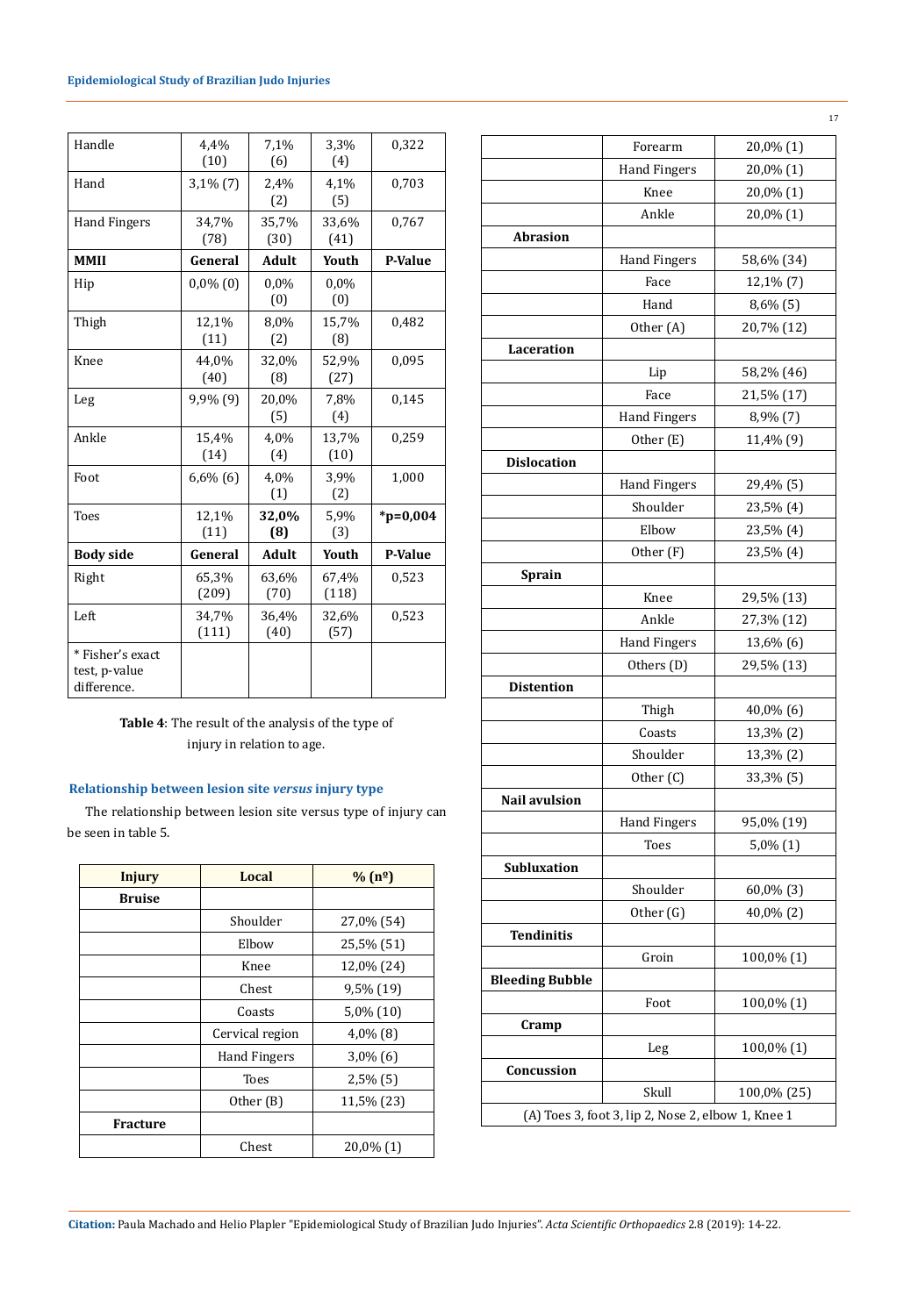| (B) Back 10, cervical region 8, hand fingers 6, toes 5,<br>abdomen 4, thigh 4, leg 4, eyes 3, genitalia 2, cuff 2, Nose 2,<br>forearm 1, hand 1, foot 1 |
|---------------------------------------------------------------------------------------------------------------------------------------------------------|
| (C) Cervical Region 1, thorax 1, arm 1, Leg 1, ankle 1                                                                                                  |
| (D) Shoulder 4, elbow 4, handle 4, toes 1                                                                                                               |
| $(E)$ Skull 4, nose 2, hand 1, foot 1, toes 1                                                                                                           |
| $(F)$ Cuff 3, knee 1                                                                                                                                    |
| $(G)$ Elbow 1, Cuff 1                                                                                                                                   |

**Table 5:** Analysis of the relationship between lesion type *versus* site of injury.

### **Discussion General analysis**

Our study recorded 486 injuries in 485 visits of the 2890 athletes who participated in the tournaments, representing 16.78% of the total number of participants.

Regarding the total number of competitors, the highest number of injuries and attendance frequency before and after the fights occurred in the absolute category (CAF) when compared to the adult and juvenile categories (table 1). This could be explained by being a category without limit of weight and age, putting some athletes at a disadvantage compared to their opponent. An athlete who faces a larger and/or heavier opponent has greater difficulty moving the opponent's center of gravity out of its axis [19]. The main biomechanical foundation of judo is precisely the artifice of Kuzushi (Promote and/or harness the imbalance of the opponent) which is the breaking of balance to the perfect projection using human levers systems, providing minimum effort with maximum efficiency. Foundation created to minimize overloads in the musculoskeletal system and risks of  $[2,19]$  injuries. When comparing the number of adult and juvenile injuries, we can notice that when athletes fight in their category (weight equality), the record of injuries decreases significantly (table 1).

Analyzing only 485 occurrences, the highest percentage of injuries reached the adult group. Perhaps this result is the reflection of a mathematical logic: the adult has a smaller amount of athletes participating in this modality in relation to juvenile  $\left[3,4\right]$  and thus a small record of injuries will be statistically higher in a lower population, as seen in table 1. This can also be explained by the fact that the adult has greater experience in the struggle and, when attempting to protect himself from serious injuries, interrupts the struggle constantly for any reason, opposite of juvenile that loses the notion of protection, risk and strength. It is known that young athletes have a more aggressive behavior characteristic of age, less experience and less technical knowledge in combat, exposing themselves more during the fight [3,4,9,11,19], but at the same time resist pain and request during the fight (table 3). This characteristic is repeated in the various analyses of the lesions (grade, type, age, location of table 4) as we will see below.

### **Lesion analysis Degree and type of injury**

Our results showed that mild lesions were the most recurrent. Been such the types of injuries, we found that the contusion, laceration and abrasion were the most frequent, corroborating some studies on the topic  $[6,15,19]$ , because a biomechanical characteristic of the sport are the various forms of "grip fighting" (kumikata) representing almost 70% of the  $[2,19]$  throw. To achieve a good "grip fighting", during the fight there are constant and rapid changes in movement of the limbs and body [15,19] and, as a consequence, increase the frequency of these types of injuries. Our findings go against the literature data claiming that judo is a modality of martial arts that presents a high frequency of serious injuries [4-6,25].

The moderate lesions were the second most frequent record for the degree of injury, confirming other  $[11,13]$  studies. Injuries such as sprat, concussion, nail avulsion, dislocation and distension are less frequent, but more intense. They are, in general, due to counterblow, arm wrenches and imbalances, among others [19].

Our findings with immediate care have shown that severe lessons are rare in judo, not reaching 5% of the total. The literature [4-6,9-12] describes this sport as a modality with a high frequency of serious injuries, but with retrospective studies of the medical department, where the athletes present with serious injuries. Injuries such as hemorrhages, dislocation and fractures should be treated immediately and after the struggle, sometimes requiring surgical intervention and continuous treatment of physiotherapy.

### **Injury site**

Analyzing the results regarding the lesion site, we verified consonance with the literature that states that the MMSS region was the most affected in judo [4-6,24,26]. In this region, we verified that the fingers of the hand were the most frequently affected; we believe that the constant search for the "grip fighting" leads to a high request for manual grip [19], because it is the first form of contact with the opponent and the first step to control the fight provoking injuries to the fingers. Our findings also reveal that the shoulder is the second and the elbow the third most frequently affected site within the MMSS region, counterpointing some work on [4]. Some authors [5,15,21,24,26] affirm that the shoulder is the first most frequently affected site in judo. They also affirm that shoulder and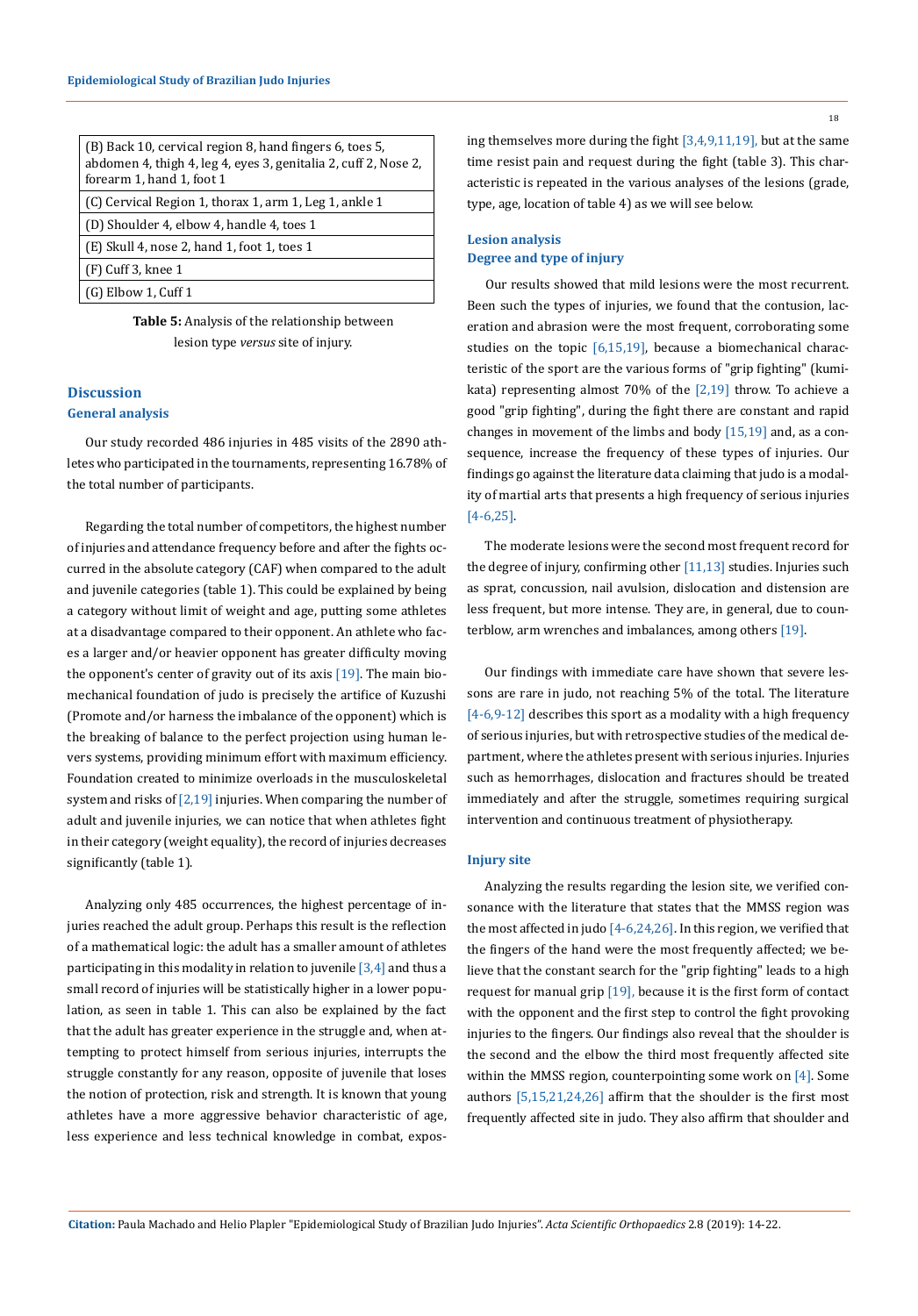elbow injuries are purely traumatic due only to falls, while lesions in other regions are due to a continuous wrong biomechanics (tendinitis, muscular ruptures, among others). According to these authors, these lesions can be explained by the constant search for victory, because the athlete when receiving a blow and trying not to lose the fight, falls improperly on the limbs. However, some authors report that shoulder injuries may also be due to the biomechanics of the sport, because the incorrect biomechanics and overtraining can lead to acute traumatic injuries  $[4,19]$ . During combat, the MMSS undergo opposing forces and highly fatigued metabolic overloads promoting a high degree of soft tissue tension and, if the musculoskeletal apparatus is not prepared for these overloads, acute lesions occur in any location of the MMSS [4,15,19].

The second most frequently affected region was the CFP, understood as the whole face of the anterior region of the face except nose, eyes and lips. The three most frequently affected sites were the lip, the skull and the face. These data confirm that the constant changes in direction, "grip fighting" and throw that occur during combat, coupled with the lack of experience and the aggressiveness of the athlete contribute to this high frequency [19].

The third most frequently affected region was the MMII. We cannot find a concept in the literature on this theme, each author describes a different ranking for injuries in the lower limbs and thus cannot perform a parallel with our findings. We verified that the knee was the most affected site, followed by the ankle and also the thigh and toes. Perhaps the knee injuries can be explained by the fact that they are caused by throw and against blows  $[4]$ , falls on the limb, wrong biomechanics, microtrauma and other [3,5,6,19]. On the other hand, ankle and toe injuries are due to direct trauma due to throw and tread during the movement or sprains during combat [4,19,20,22-24].

Our findings reveal that the lesions in TG are rare, with the thorax, back and abdomen being the most frequently affected regions, perhaps due to the reaction of throw and against throw and wrong falls [4,19].

We did not find significant differences regarding the laterality of the lesion, although there was a higher occurrence of lesions on the right side, confirming findings from the literature. Considering that most of the population is right-handed, thus, it was to be expected these findings [3-7,19].

## **Age-related analysis (adult and juvenile) Degree and type of injury**

As previously mentioned, the Adult category presented a higher frequency of mild lesions. This is confirmed when we analyzed the results by type of injury, because the adult also presented a higher frequency for contusion and laceration, considered mild lesions. Franchine., *et al.* [19] they report that the senior (adult) has a greater perception of effort associated with experience in the modality, allowing not to risk during the fight.

The juvenile presented, for the moderate lesions, almost twice as many occurrences in relation to the adult, demonstrating that young people are more aggressive and expose themselves more during combat [19]. The aggressiveness of age may justify the findings regarding the type of injury, since juvenile also presented a higher frequency of lesions for epistaxis, concussion, distension and fractures, considered more intense lesions.

The risk of serious injuries did not show significant differences for both categories, since in this case there is always care.

#### **Lesion site**

Regarding the lesion site, the adult presented significant differences for the region of the [21,22] MMSS. Franchini., *et al.* [19] studied the metabolic capacity of the MMSS in the Wingate test and reported that in the Senior Class (adult) The metabolic capacity decreases in relation to the young (juvenile), stating that adults have a lower capacity to burst of MMSS, resisting less to metabolic requests with increasing fatigue. Within the MMSS region, the adult presented a difference for the shoulder, perhaps due to several inappropriate throw, repetition of wrong movements and high metabolic demands of the [15,19] sport. The juvenile presented a difference for the elbow, possibly a result of wrong throw and armwrenches, which are usually performed by young (juvenile) by the attempt of rapid victory [15,19]

Juvenile showed higher frequency for the CFP region. Within the CFP region, juvenile also presented a higher frequency of care for the lip and the skull and a significant difference for the nose, showing again the inexperience and the characteristic aggressiveness of age [19].

Juvenile also presented a higher frequency for the lower limb region. Furthermore, juvenile also presented a higher frequency for knee and ankle injuries, which can be again justified by the aggressiveness of age, lack of experience of the athlete who ends up exposing himself to situations of risk and may suffer a tread or counterblow during the fight and the fact that juveniles do not still have a suitable metabolic preparation for the modality, corroborating some studies [19,22-25]. On the other hand, the adult presented a difference for injuries to the toes, which can be explained by the experience of the same to allow a better movement during the fight and this provide a greater probability of tread and contusion on the toes during drive in the fight [19].

19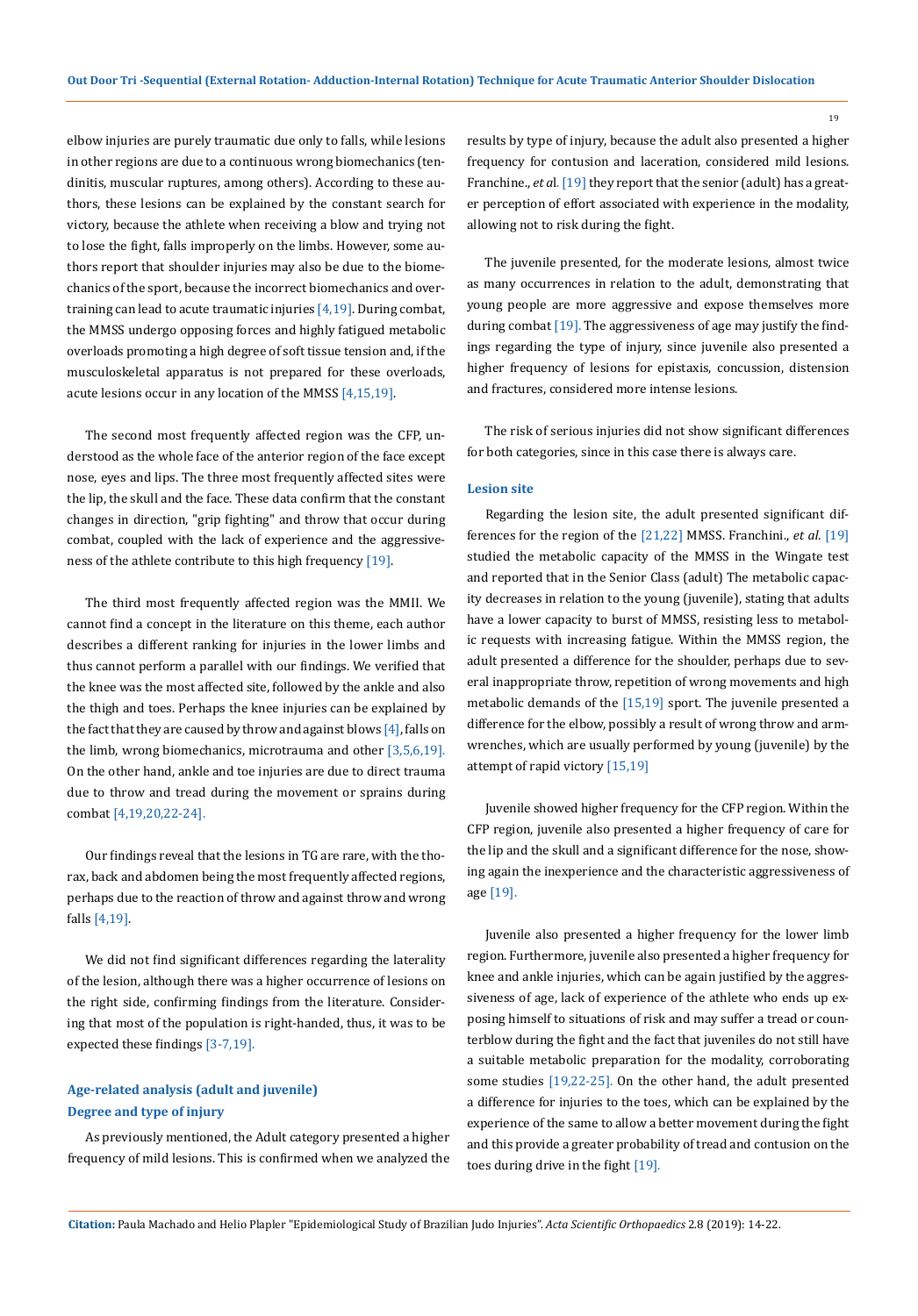Juvenile showed a higher frequency of care for the TG region, again justified by aggressiveness and lack of experience characteristic of age [19]. Within the TG region, we verified that the adult presented a higher frequency for the thorax and back, perhaps due to successive attempts to enter blows and counterblow (Kuzushi) [19]. The juvenile had a higher frequency of care for the abdomen and genitalia, justified by aggressiveness and lack of experience, mainly because they were not areas that fit the biomechanics of sport [1,19].

We did not verify differences between ages in relation to the side of the lesion. We only found that the juvenile showed a higher frequency for the right side and the adult on the left side, perhaps because the adult has more experience and train an "inverse grip fighting" [2,19] in the kimono providing this increase to the side left side.

#### **Lesion Analysis versus site of injury (table 5)**

This analysis revealed that the contusion most frequently affected the shoulder [24] and the elbow confirming our previous findings regarding light injuries. Soon we can infer that when the MMSS suffer an injury, most often are mild injuries, perhaps because of the constant search for "grip fighting" and imbalance provoke reactions of blows and counterblow making these places more prone to suffer injuries light [24].

The laceration most frequently affected the lip and the face, while the abrasion most frequently affected the fingers of the hand and the face. All these lesions can be justified by the constant "grip fighting" during the struggle that escape/slip and provoke this type of injury [19].

The distension almost entirely affected the thigh, perhaps due to the lack of preparation of the musculature or by the constant changes of direction of the closed kinetic chain fight, by the lower limbs suffer constant eccentric contractions and by the intense metabolic requests of the sport [19].

The sprain almost only affected the knee and ankle and with these findings we can infer that lesions in the lower limbs are almost entirely due to direct traumas or by imbalances during the fight [26].

The dislocation most frequently affected the fingers of the hand, counterpoint the findings of the literature [5,20,23,24,26], perhaps because our study had immediately recorded the injuries during the championships and not a retrospective questionnaire, where the Athlete may forget to comment on minor injuries and not reveal this in the retrospective questionnaires. These lesions can be

justified by the constant search for the "grip fighting" and wrong falls on the hand providing a high number of severe injuries in this joint <a>[19]</a>. But shoulder and elbow dislocation are rare, proving our previous theories.

Subluxations are rare and affect almost entirely the shoulder, stating our previous findings.

The nail avulsion reached almost entirely the fingers of the hand, again can be justified by the attempt to "grip fighting" that when the hand escapes, the nail is trapped in the collar of the kimono and is avulsed [19].

Fractures were rare and equally distributed between the regions, with no pattern, counterpoint the reports of the literature that reveal that fractures are common in this modality and that affect more frequently the elbow and fingers of the hand [4,20,23,24,26].

The concussion could only reach the skull (head) and occurs frequently when the athlete falls head after a blow and erases during the fight, rarely occurs the faint after the fight. Some rare cases occur when the athlete does not faint during the fight, but the referee verifies that the same is not in perfect condition and gives the fight closed and the same is attended after the struggle for presenting some symptom related to faint [2,19].

The set of injuries such as tendinitis, cramp, and bleeding bubble presented such a low number of occurrences, which we can disregard as a cause of care.

The great difference in this study was to present the data of immediate care occurred at the site of the fight in contrast to the retrospective work with outpatient care records, a fact that totally modifies the concept of the severity of the lesions incidents in judo.

With the results of this study, the first aid teams will have a more accurate record of the most common immediate injuries of the sport, providing a logistic adequacy and a better screening of athletes during the event for a precise and fast attendance. Thus, we can provide the athlete with an efficient service with less risk of sequelae and, consequently, a lasting sporting life [26-34].

### **Conclusion**

The record of injuries during the championships and during the fight itself revealed precisely which injuries the judokas are more likely to suffer and, mainly, how the team of first aid can prepare technique and logistically to promote the fastest and efficient help for these athletes, thus preventing sequelae resulting from delayed or poor pre-hospital care.

**Citation:** Paula Machado and Helio Plapler "Epidemiological Study of Brazilian Judo Injuries". *Acta Scientific Orthopaedics* 2.8 (2019): 14-22.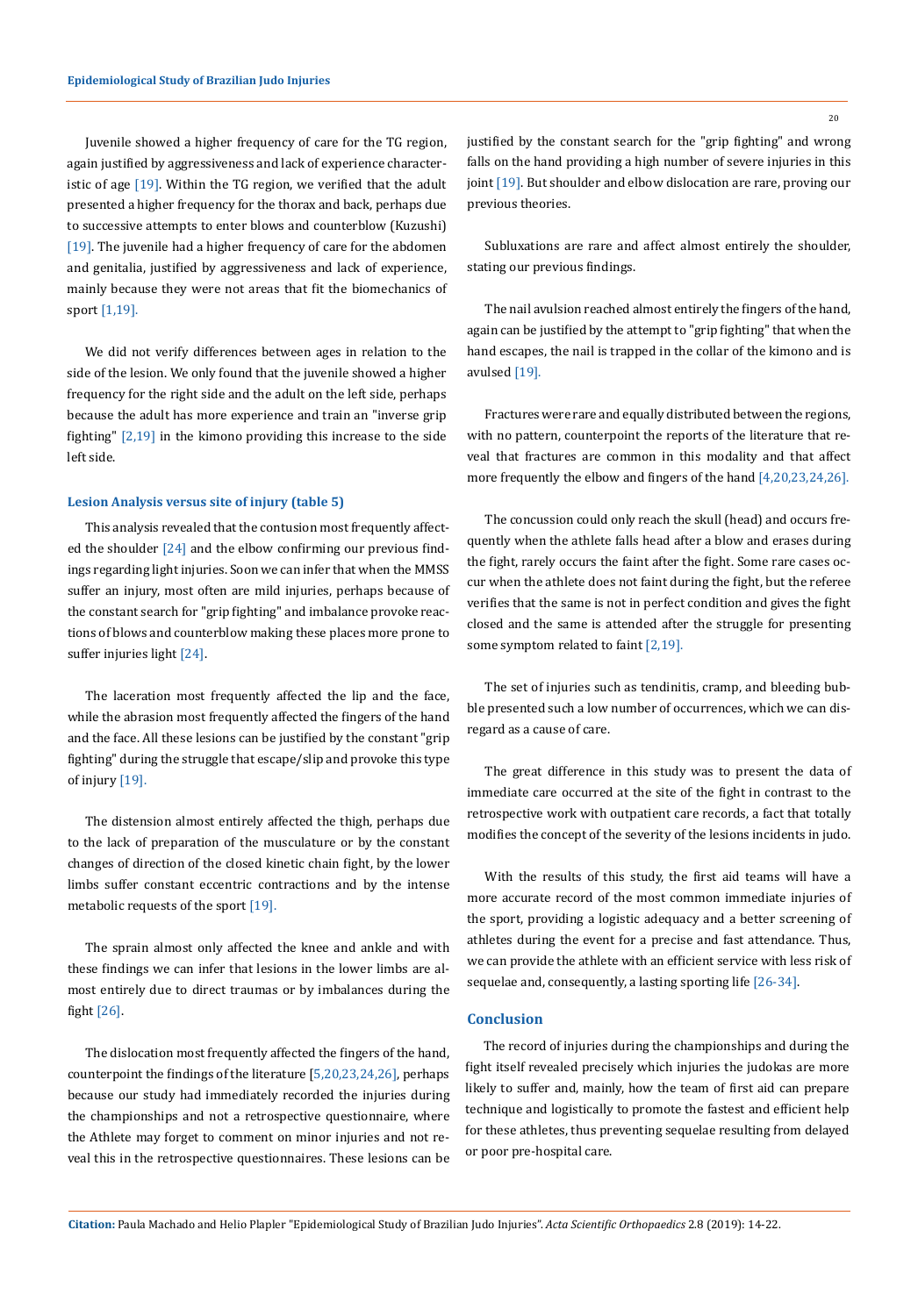We can say that judo is not a sport with high incidence of serious injuries.

### **Bibliography**

- 1. Ratti O and Westbrook A. "Secrets of the Samurai: The martial arts of Feudal Japan". *Tóquio: Tutlle publishing*. (1991).
- 2. Paulista Judo Federation. Official report. (2007).
- 3. Carazzato JG., *et al*. "Incidence of traumatic injuries in competitive athletes of ten types of sports modalities: individual work of two decades of specialist in sports medicine". 27 (1992): 745-758.
- 4. Barsottini D., *et al*[. "Relationship between techniques and in](https://pdfs.semanticscholar.org/6f7b/c912f38b56db87ead3c698c788d9dfdbf64e.pdf)juries in judo practitioners". *[The Revista Brasileira de Medicina](https://pdfs.semanticscholar.org/6f7b/c912f38b56db87ead3c698c788d9dfdbf64e.pdf)  do Esporte*[12.1 \(2006\): 56-60.](https://pdfs.semanticscholar.org/6f7b/c912f38b56db87ead3c698c788d9dfdbf64e.pdf)
- 5. Carazzato JG., *et al*. "repercussion on the locomotor apparatus of high-level judo practice". *Revista Brasileira de Ortopedia*  31.12 (1996): 957-968.
- 6. Carazzato JG., *et al*. "Medical team of the Brazilian Olympic Committee: doctor-Sports service. Pan American Games – Mar Del Plata". *Brasileira de Medicina do Esporte* 1 (1995): 69-79.
- 7. Fraga LAC. "Presence of scoliotic attitudes in Judokas and not judokas. Master's thesis in Science of the human movement. Federal University of Rio Grande do Sul". *Physical Education School* (2002).
- 8. Mosque C., *et al*. "Comparative biomechanical Study of kinematic aspects of the floor of Judokas". *Brazilian Journal of Biomechanics*. 3.3 (2002): 31-38.
- 9. Parkkari J., *et al*[. "Active living and injury risk".](https://www.ncbi.nlm.nih.gov/pubmed/15088246) *International [Journal of Sports Medicine](https://www.ncbi.nlm.nih.gov/pubmed/15088246)* (2004): 209-216.
- 10. Zataruk MN., *et al*[. "Injuries in martial arts: a comparison of](https://bjsm.bmj.com/content/39/1/29)  five styles". *[British Journal of Sports Medicine](https://bjsm.bmj.com/content/39/1/29)* 39.1 (2005): 29- [33.](https://bjsm.bmj.com/content/39/1/29)
- 11. Fetto JF Judo and Karate-do. In: Sports Injuries: Mechanisms prevention, treatment. Ed: Fu, FH and Stone, D.A. Baltimore: Williams and Wilkins. (1994): 455-468.
- 12. Simões NVN. "Sports injuries in practitioners of physical activity: a bibliographic review". *Rev. Bras. Physiotherapy* 9.2 (2005): 123-128.
- 13. Arriaza R and Leyes M. "Injury profile in competitive karate: prospective analysis of three consecutive World Karate Championships. Knee Surgery, Sports Traumatol Arthros. 200 Halabchi F, Ziaee V, Lotfian S. Injury profile in women Shotokan Karate Championships in Iran". *Journal of Sports Science and Medicine* 6.CSSI (2007): 52-57.
- 14. [James G and Pieter W. "Injury rates in adult judoka".](https://www.researchgate.net/publication/47508263_Injury_rates_in_adult_elite_judoka) *Biology of Sport* [20.1 \(2003\): 25-32.](https://www.researchgate.net/publication/47508263_Injury_rates_in_adult_elite_judoka)
- 15. Barrault D., *et al*. "accidents and incidents occurring during Judo competitions". *Symbols* 15 (1983): 144 – 152.
- 16. Santos SG., *et al*. "Study of some physical variables as factors influencing the injuries in Judokas". *The Revista Brasileira de Cineantropometria e Desempenho Humano* 3.1 (2001): 42-54.
- 17. Ramizi SC., *et al*. "Robbins Pathologic Basis of Disease. 6ª Edição". *Editora Guanabara Koogan Company*. (2000): 388.
- 18. Franchini E. "Judo: Competitive performance". *São Paulo: Manole*. (2001): 211-212.
- 19. Kordi R., *et al*. "Combat Sports Medicine". Springer-Verlag London Limited. (2009).
- 20. [Cortez AC. "Shoulder Injuries Impact syndrome and rotator](http://www.cdof.com.br/consilt.41.htm) [cuff injuries – part II". \[online\]; 2000; \[Cited 2006. Sep 10\].](http://www.cdof.com.br/consilt.41.htm) [URL:](http://www.cdof.com.br/consilt.41.htm)
- 21. Cohen M., *et al*. "Injuries in sport: diagnosis, prevention and treatment". *São Paulo: Revinter* (2003): 867-818.
- 22. Amatuzzi MM and Carazzato JG. "Sports medicine". *São Paulo: Roca* (2004): 326.
- 23. Carvalho PA., *et al*. "Prevalence of high-performance judo injuries". *See Bras Fisiol Exerc*. 8.1 (2009): 14-19.
- 24. Halabchi F., *et al*[. "Injury profile in women Shotokan Karate](https://www.ncbi.nlm.nih.gov/pubmed/24198704) Championships in Iran". *[Journal of Sports Science and Medicine](https://www.ncbi.nlm.nih.gov/pubmed/24198704)* [6.CSSI \(2007\): 52-57.](https://www.ncbi.nlm.nih.gov/pubmed/24198704)
- 25. James G and Pieter W. "Injury rates in adult judoka". *Biology of Sport* 20.1 (2003): 25-32.
- 26. Barrault D., *et al*. "Accidents et incidents survenus au cours des compétitions de judo". *Symbols* 15 (1983): 144-152.
- 27. Santos SG., *et al*[. "Estudo de algumas variáveis físicas como fa](http://cev.org.br/biblioteca/estudo-algumas-variaveis-fisicas-como-fatores-influencia-nas-lesoes-judocas/)[tores de influências nas lesões em judocas".](http://cev.org.br/biblioteca/estudo-algumas-variaveis-fisicas-como-fatores-influencia-nas-lesoes-judocas/) *A Revista Brasileira [de Cineantropometria e Desempenho Humano](http://cev.org.br/biblioteca/estudo-algumas-variaveis-fisicas-como-fatores-influencia-nas-lesoes-judocas/)* 3.1 (2001): 42- [54.](http://cev.org.br/biblioteca/estudo-algumas-variaveis-fisicas-como-fatores-influencia-nas-lesoes-judocas/)

21